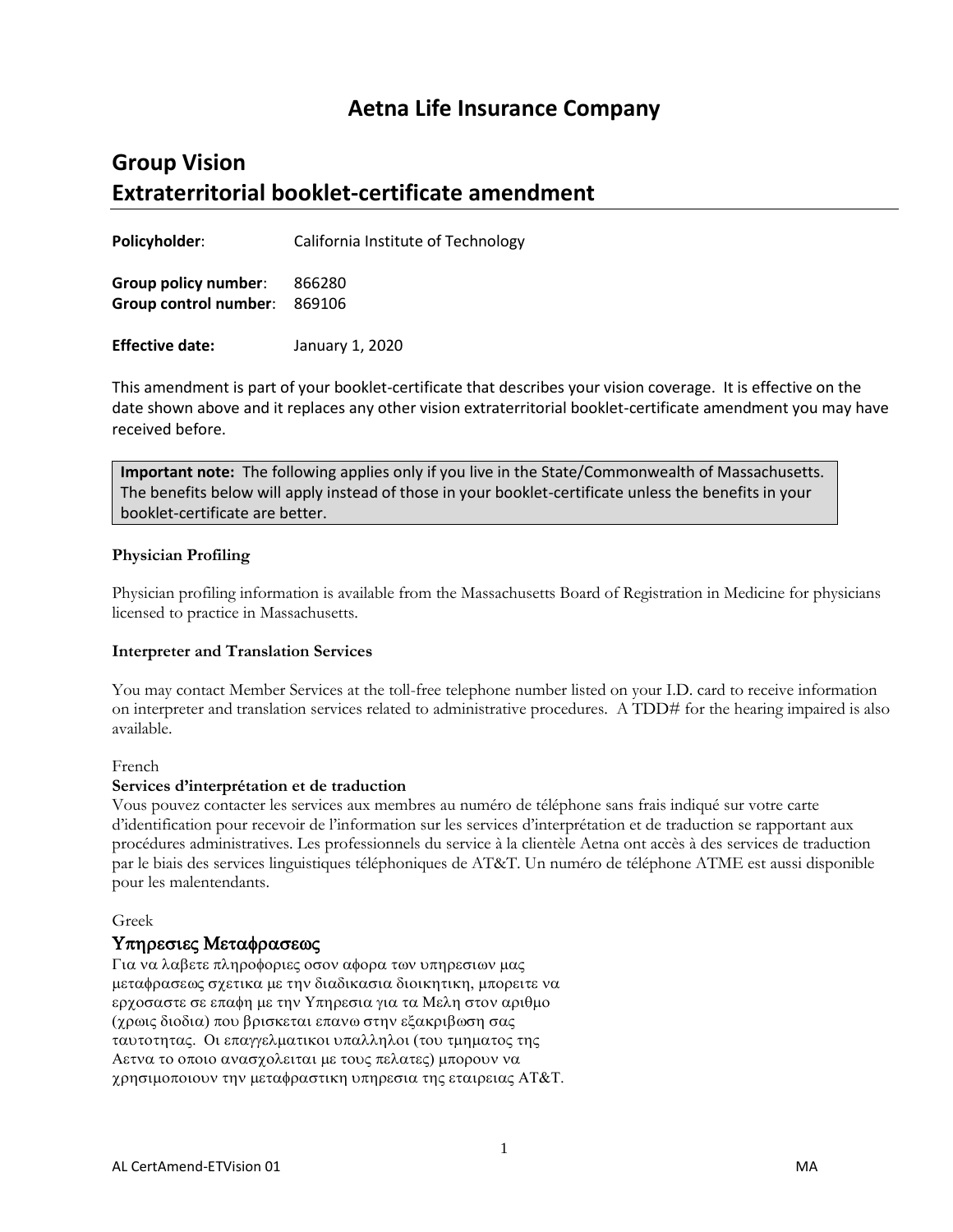#### Italian

#### **Servizi di traduzione e di interpretariato**

Per ottenere informazioni sui servizi di traduzione e interpretariato connessi a procedure amministrative, potete rivolgervi al Servizio Membri chiamando il numero di linea verde indicato sulla vostra carta di ID. I professionisti del servizio clientela della Aetna hanno accesso ai servizio di traduzione della linea linguistica della AT&T. È anche disponibile un No TDD per i deboli di udito.

#### Portuguese

#### **Serviços de Intérprete e de Tradução**

Você poderá entrar em contato com os Serviços dos Associados ao telefone livre de tarifa indicado no seu cartão de identificação para obter informações sobre serviços de intérprete e de tradução com relação aos procedimentos administrativos. Os profissionais dos serviços aos clientes têm acesso aos serviços de tradução através da linha de idiomas da AT&T. Existe também uma linha TDD para quem tem dilficuldades com a audição.

#### Russian

#### Услуги по устному и письменному переводу

Чтобы получить информацию о предоставляемых услугах устного и письменного перевода, вы можете обращаться в отдел обслуживания членов программы по бесплатному номеру телефона. указанному на вашей членской карточке. Сотрудники Aetna по обслуживанию клиентов имеют доступ к переводческим услугами по языковой линии АТ&Т. Имеется также устройство связи для лиц с дефектами слуха (TDD).

#### Spanish

#### **Servicio de Intérprete y Traducción**

Usted puede ponerse en contacto con Servicios a Miembros, al número de teléfono gratis que aparece en su tarjeta de identificación para recibir información sobre servicios de intérprete y traducción relativo a los procedimientos administrativos. Los profesionales de servicio a clientes de Aetna tienen acceso a los servicios de traducción por medio de la linea de idiomas de AT&T. Además hay un número de TDD para las personas con impedimento de audición.

#### Haitian-Creole

#### **Sèvis intèprèt ak tradiktè**

Ou kapab pran kontak avèk Sèvis pou manm-yo si ou rele nimewo telefòn gratis ki sou kat I.D.-ou-a (idantifíkasyon) pou ou jwenn ransèyman sou sèvis intèprèt ak tradiktè konsènan pwosedi administratif. Pwofesyonnèl nan sèvis kliyan "Aetna" gen mwayden jwenn sèvis tradiksyon nan "AT&T language line" (sèvis lang AT&T). Yon nimewo TDD disponnib tou pou moun ki pa tande byen.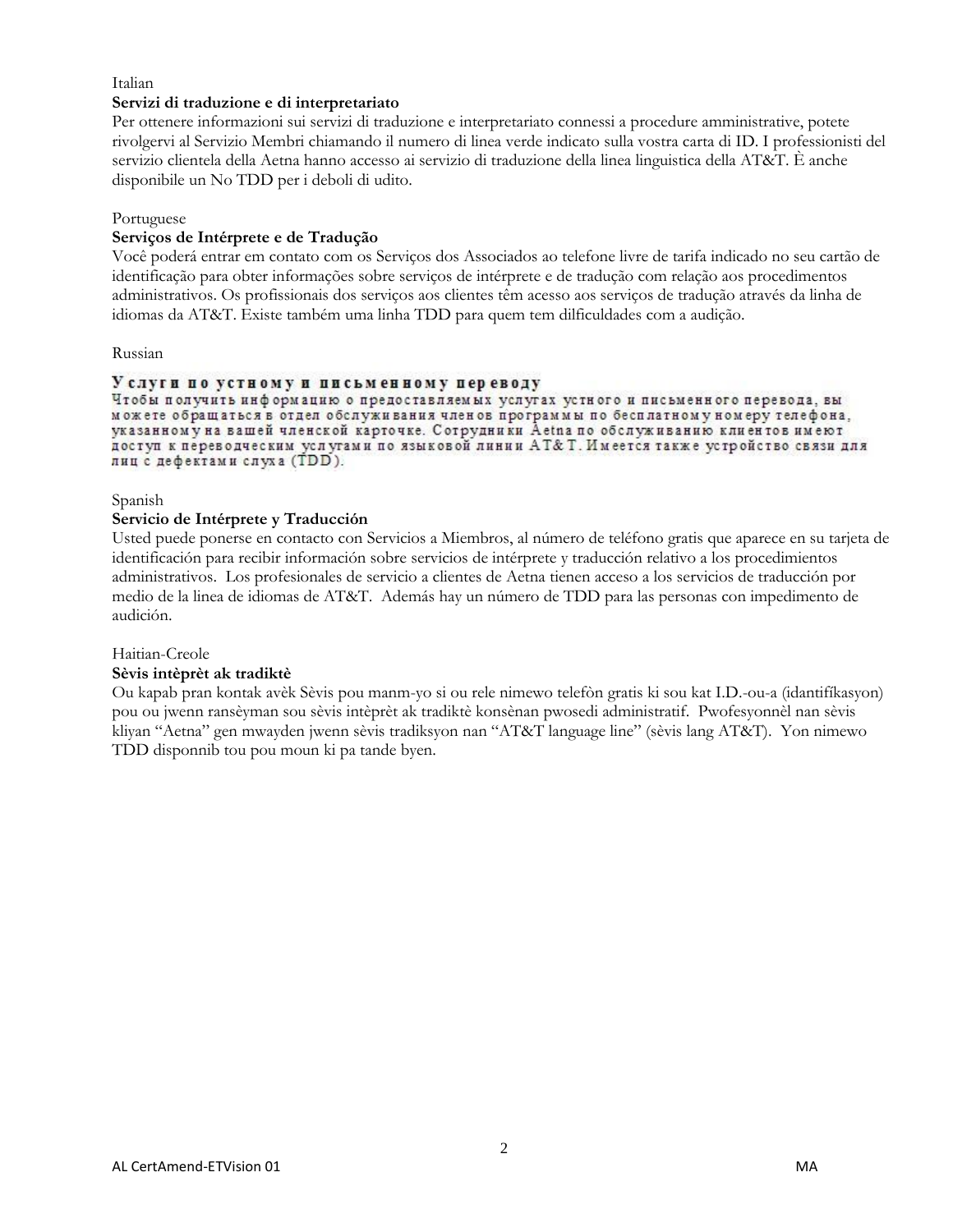# Lao<br>เามข้อมภามมายผาสาเตอะภามเตปผาสา

່ານສາມາດຕິດຕໍ່ຜຜນກບໍລິການສະມາຊິກໄດ້ ໂດຍໃຊ້ເປີໂທບໍລິການຟຼີທີ່ປາກົດເທິງບັດປະຈຳ ົວສະມາຊິກຂອງທ່ານ ເພື່ອໄດ້ຮັບລາຍລະອຽດຕ່າງໆ ກ່ຽວກັບການບໍລິການນາຍພາສາແລະ ລິການແປພາສາທີ່ກ່ຽວຂ້ອງກັບການດຳເນີນການທາງດ້ານການບໍລິຫານ . ພະນັກງານຂອງ Iແນກບໍລິການລູກຄ້າບອງບໍລິສັດເອັດນາ **(Aetna)** ສາມາດຕິດຕໍ່ກັບການບໍລິການທາງດ້ານ າານແປພາສາໄດ້ ໂດຍຜ່ານສາຍແປພາສາ (Language Line) ຂອງບໍລິສັດ AT&T. ้ยัງ iເປີໂທຂອງລະບົບ TDD ໄວ້ສຳຫລັບຜູ້ທີ່ໄດ້ຍິງສຽງບໍ່ຄັກໃຊ້ໃນການຕິດຕໍ່ອີກດ້ວຍ .

Cambodian

សៅកម្មផ្នែកបកប្រែភាសា

ដ្ឋកអាចទាក់ទងសេវាកម្មសមាជិក តាមរយះលេខ ឥតគិតថ្លៃ ដែលចុះនៅលើកាតសំគាល់របស់ ដ្នក ដើម្បីទទួលពត៌មាន អំពី សេវាកម្មផ្នែកបកប្រែភាសា ដែលទាក់ទងនឹងវិធីចាត់ចែងការ ។ ដ្ឋកជំនាញការផ្នែកសេវាកម្មនៃអតិថិជនរបស់ Aetna មានមធ្យោបាយរកសេវាកម្មបកប្រែ តាមរយះខ្សែទូរស័ព្ទភាសា AT&T ។ លេខ TDD# សំរាប់មឝុស្សគថ្ពង់ ក៏មាឝផងដែរ ។

Chinese

#### 口譯及筆譯服務

**您可以通過撥打列在您會員卡上的免費電話號碼與會員服務處聯** 各,以便獲取有關實施程序的口譯及筆譯服務的資訊。Aetna的專 業用戶服務人員使用AT&T語言專線 (AT&T Language Line) 的翻譯 le務。還有一個專門為聽力有障礙的用戶提供的TDD號碼。

Arabic

### خدمات الترجمة الشفهية والكتابية

تستطيع الاتصال بدائرة خدمات الأعضاء على رقم الهاتف المجاني المدرج على بطاقة هويتا للحصول على معلومات حول خدمات الترجمة الشفهية والكتابية المتعلقة بآلإجراءات الإداريا فموظفو دائرة خدمة الزبائن لدى شركة Aetna يستطيعون تلقى خدمات الترجمة عن طري<sub>ا</sub> خط اللغات لشركة AT&T. ويتوفر للأصماء أيضاً رقم جهاز إتصالات الأصماء (TDD).

An eligible dependent child includes:

- **Vour biological children;**
- Your stepchildren;
- Your legally adopted children;
- Your foster children, including any children placed with you for adoption;
- Any children for whom you are responsible under court order;
- Your grandchildren in your court-ordered custody; and
- Any other child who lives with you in a parent-child relationship, or whose parent is your child and is covered as a dependent under the plan.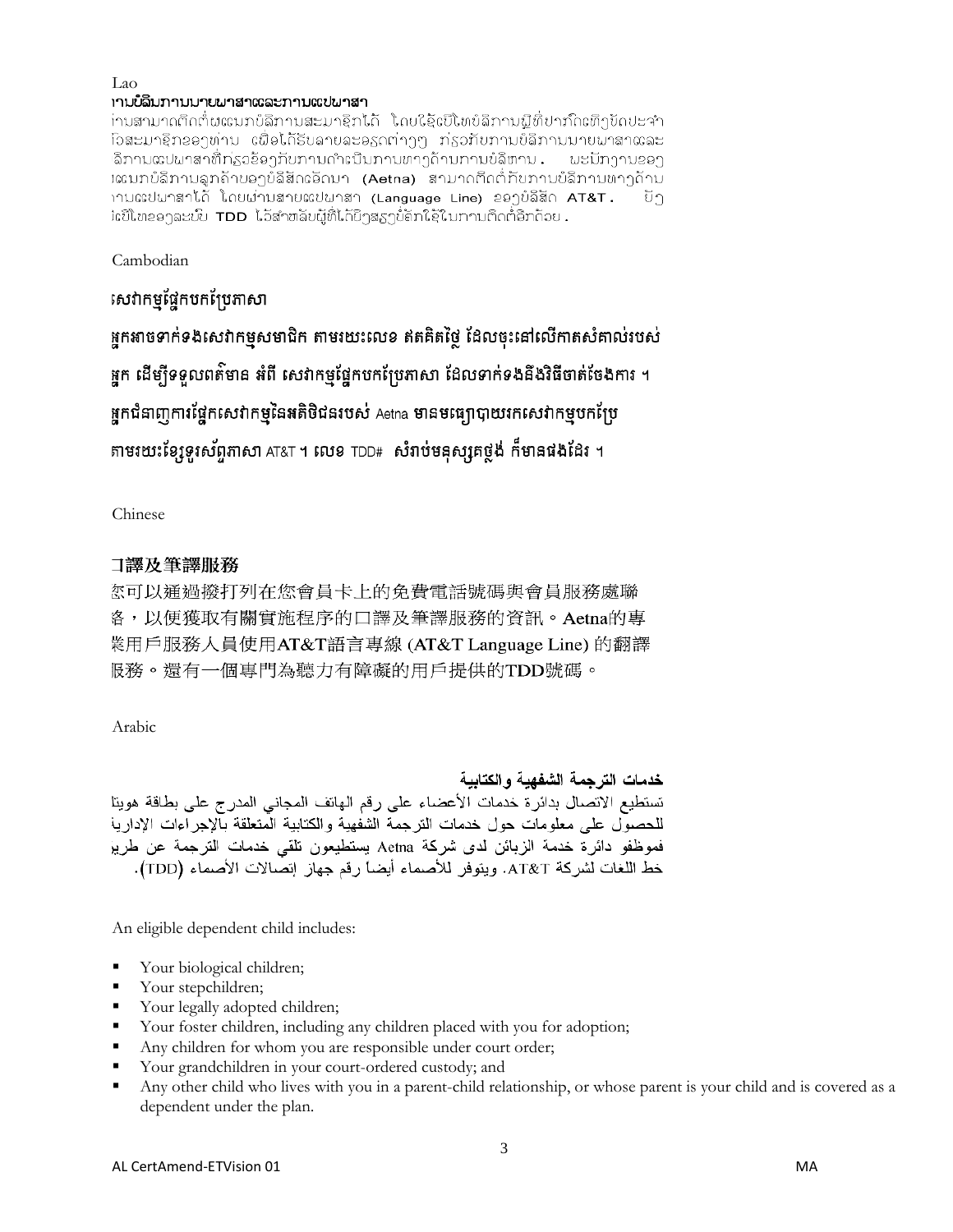#### **When You Receive a Qualified Child Support Order**

A Qualified Medical Child Support Order (QMCSO) is a court order requiring a parent to provide health care coverage to one or more children. A Qualified Domestic Relations Support Order (QDRSO) is a court order requiring a parent to provide dependent's life insurance coverage to one or more children. Your plan will provide coverage for a child who is covered under a QMCSO or a QDRSO, if:

- П The child meets the plan's definition of an eligible dependent; and
- $\Box$ You request coverage for the child in writing within 31 days of the court order.

If you fail to make an application to obtain coverage of a child, **Aetna** shall enroll such child upon application by such child's other parent, by the division of medical assistance or upon receipt of a national medical support notice from the IVD agency.

Coverage for the dependent will become effective on the date of the court order. Any coverage limitations for a preexisting condition will not apply, as long as you submit a written request for coverage within the 31-day period.

If you do not request coverage for the child within the 31-day period, you will need to wait until the next annual enrollment period.

Under a QMCSO or QDRSO, if you are the non-custodial parent, the custodial parent may file claims for benefits. Benefits for such claims will be paid to the custodial parent.

In no event will the covered amount for In-Network charges exceed more than 20% of the covered amount for Outof-Network charges.

# **Which Plan Pays First**

When two or more **plans** pay benefits, the rules for determining the order of payment are as follows**:**

- The **primary plan** pays or provides its benefits as if the **secondary plan** or **plans** did not exist.
- A **plan** that does not contain a coordination of benefits provision that is consistent with this provision is always primary. There is one exception: coverage that is obtained by virtue of membership in a group that is designed to supplement a part of a basic package of benefits may provide that the supplementary coverage shall be excess to any other parts of the **plan** provided by the contract holder. Examples of these types of situations are major medical coverages that are superimposed over base plan **hospital** and surgical benefits, and insurance type coverages that are written in connection with a **closed panel plan** to provide out-ofnetwork benefits.
- A **plan** may consider the benefits paid or provided by another **plan** in determining its benefits only when it is secondary to that other **plan**.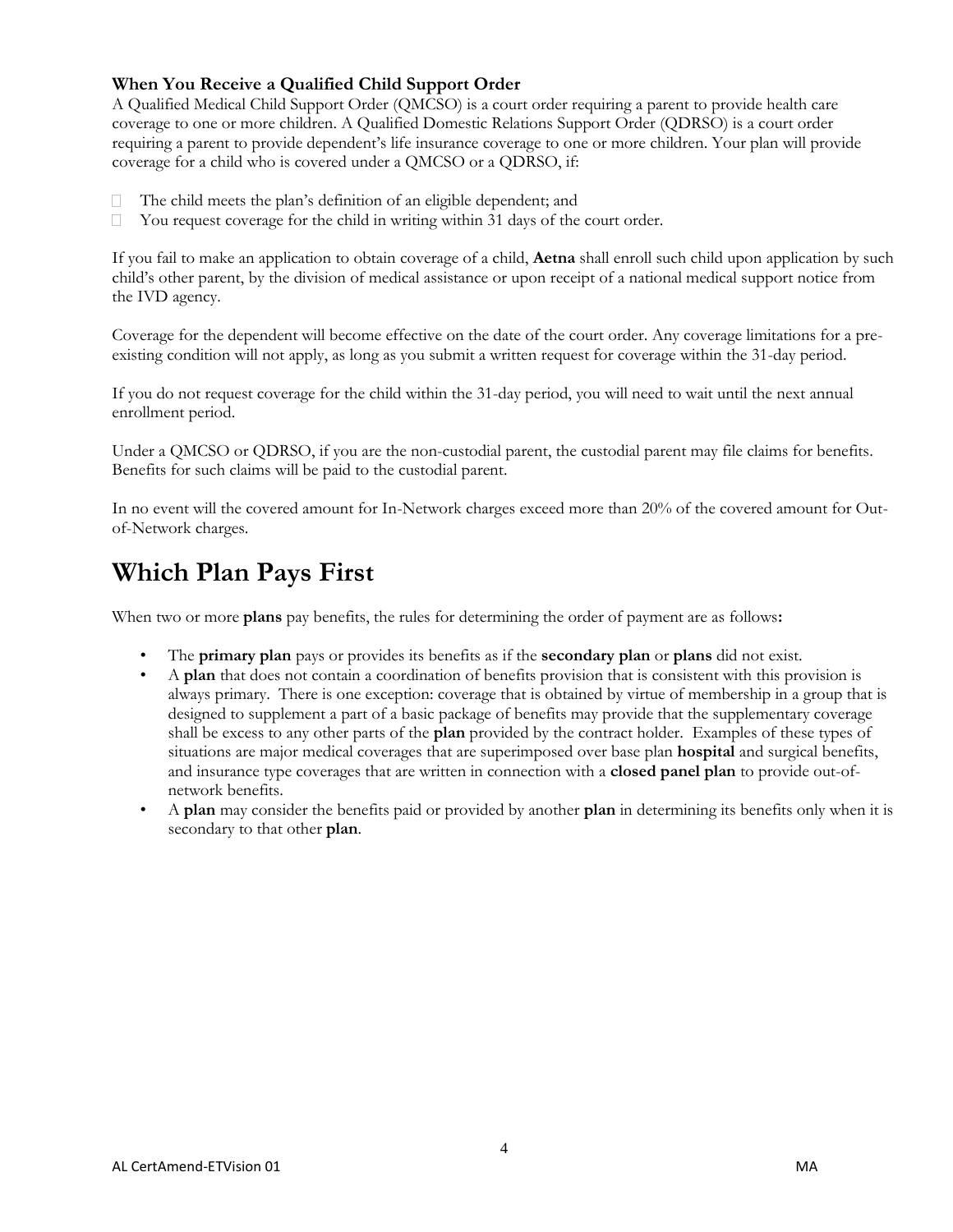- The first of the following rules that describes which **plan** pays its benefits before another **plan** is the rule to use:
	- 1. Medical Payments Coverage and PIP Coverage in Motor Vehicle Insurance Policies. If a person is covered under a motor vehicle policy and incurs expenses or requires services as a result of an accident with a motor vehicle:
		- A. Personal Injury Protection (PIP) is the **primary plan** for the first \$2,000 of expenses. After that, **plans** will coordinate benefits in accordance with these coordination of benefits provisions.

PIP refers to the personal injury protection coverage included in a motor vehicle liability insurance policy.

- B. MedPay means medical coverage that can be purchased in connection with a motor vehicle liability policy. MedPay will always be secondary to and in excess of any other **plan** or PIP.
- 2. Non-Dependent or Dependent. The **plan** that covers the person other than as a dependent, for example as an employee, member, subscriber or retiree is primary and the **plan** that covers the person as a dependent is secondary. However, if the person is a **Medicare** beneficiary and, as a result of federal law, **Medicare** is secondary to the **plan** covering the person as a dependent; and primary to the plan covering the person as other than a dependent (e.g. a retired employee); then the order of benefits between the two **plans** is reversed so that the **plan** covering the person as an employee, member, subscriber or retiree is secondary and the other **plan** is primary.
- 3. Child Covered Under More Than One **Plan**. The order of benefits when a child is covered by more than one **plan** is:
	- A. The **primary plan** is the **plan** of the parent whose birthday is earlier in the year if:
		- i. The parents are married or living together whether or not married;
		- ii. A court decree awards joint custody without specifying that one party has the responsibility to provide health care coverage or if the decree states that both parents are responsible for health coverage. If both parents have the same birthday, the **plan** that covered either of the parents longer is primary.
	- B. If the specific terms of a court decree state that one of the parents is responsible for the child's health care expenses or health care coverage and the **plan** of that parent has actual knowledge of those terms, that **plan** is primary. If the parent with responsibility has no health coverage for the dependent child's health care expenses, but that parent's spouse does, the plan of the parent's spouse is the **primary plan**.
	- If the parents are separated or divorced or are not living together whether or not they have ever been married and there is no court decree allocating responsibility for health coverage , the order of benefits is:
		- The **plan** of the **custodial parent**;
		- The **plan** of the spouse of the **custodial parent**;
		- The **plan** of the noncustodial parent; and then
		- The **plan** of the spouse of the non-**custodial parent**.

For a dependent child covered under more than one plan of individuals who are not the parents of the child, the order of benefits should be determined as outlined above as if the individuals were the parents.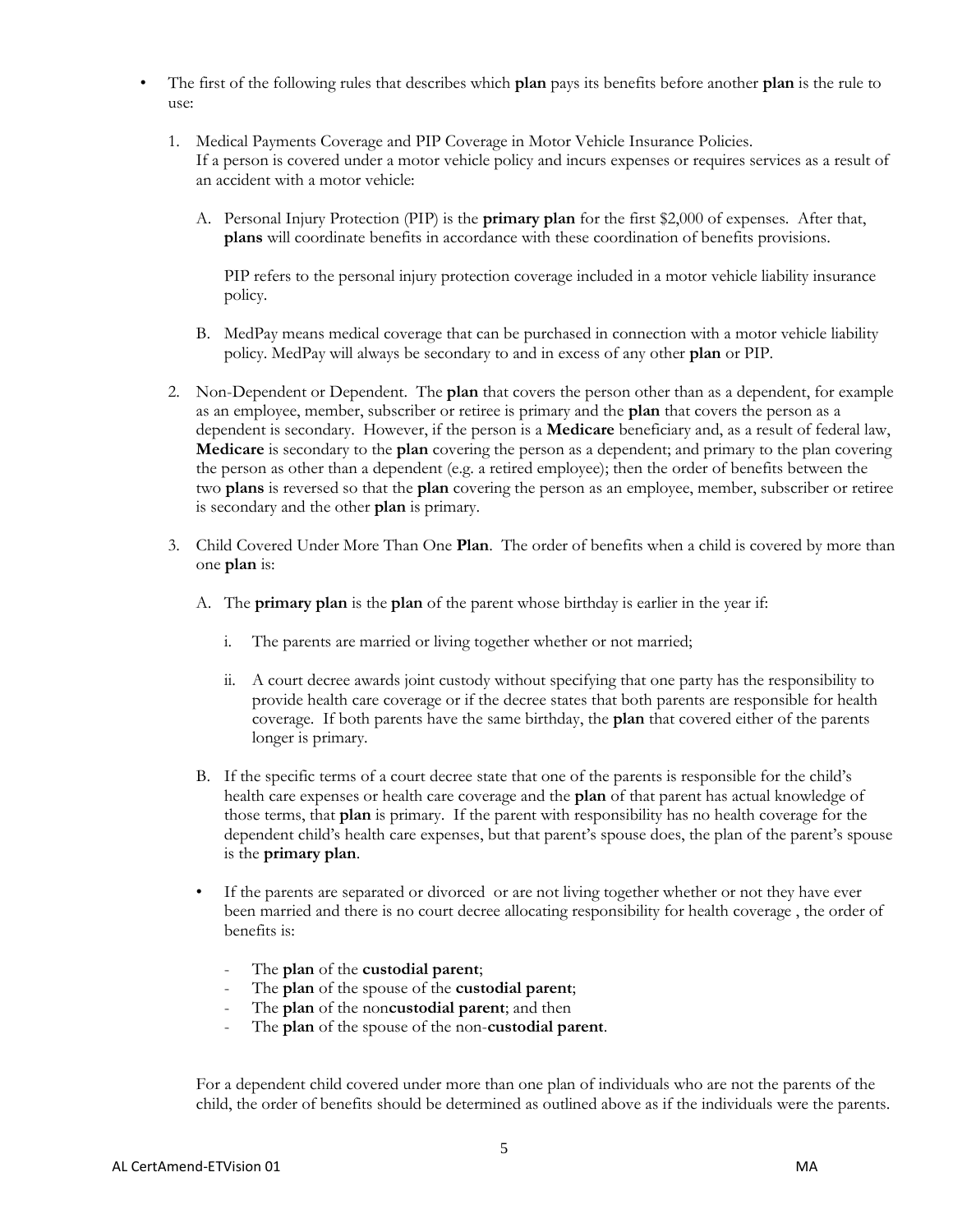- 4. Active Employee or Retired or Laid off Employee. The **plan** that covers a person as an employee who is neither laid off nor retired, or as a dependent of an active employee, is the **primary plan**. The plan covering that same person as a retired or laid off employee or as a dependent of a retired or laid off employee is the **secondary plan**. If the other **plan** does not have this rule, and if, as a result, the **plans** do not agree on the order of benefits, this rule is ignored. This rule will not apply if the Non-Dependent or Dependent rules above determine the order of benefits.
- 5. Continuation Coverage. If a person whose coverage is provided under a right of continuation provided by federal or state law also is covered under another **plan**, the **plan** covering the person as an employee, member, subscriber or retiree (or as that person's dependent) is primary, and the continuation coverage is secondary. If the other **plan** does not have this rule, and if, as a result, the plans do not agree on the order of benefits, this rule is ignored. This rule will not apply if the Non-Dependent or Dependent rules above determine the order of benefits.
- 6. Longer or Shorter Length of Coverage. The **plan** that covered the person as an employee, member, or subscriber longer is primary.
- 7. If the preceding rules do not determine the **primary plan**, the allowable expenses shall be shared equally between the **plans** meeting the definition of **plan** under this provision. In addition, **This Plan** will not pay more than it would have paid had it been primary.]

#### **Thirty-One Day Continuation**

Coverage under this plan, which terminates in accordance with the prior terms of this section, will be continued for 31 more days, subject to the following.:

- Termination is not due to discontinuance of the Group Contract, or failure to make any required contributions.
- This plan's benefits will be reduced by any other benefits of like kind for which the person becomes eligible.
- If this plan provides a medical expense benefits conversion privilege the following must be submitted to **Aetna**  within the 31 day period of continuation:
	- Application for the personal policy; and
	- The premium.

This applies unless the person elects any other available continuation.

#### **Continuation of Coverage for Your Former Spouse**

If your health expense benefit coverage for your dependent spouse would terminate because of divorce or of separate support, you may continue any such coverage in force by continuing premium payments.

Coverage may be continued if the valid decree of dissolution of marriage states that you do not have to provide medical or dental coverage for your former spouse.

Coverage will be continued beyond the first to occur of:

- The date you are no longer covered under this Plan.
- The date dependent coverage is discontinued under this Plan for your Eligible Class.
- The end of the period for which required contributions have been made.
- The end of any period set forth in the valid decree of dissolution of marriage during which you are required to provide medical or dental coverage for your former spouse.
- The date you or your former spouse remarries. In the event of remarriage of the group plan member, the former spouse thereafter shall have the right, if so provided in said judgment, to continue to receive benefits as are available to the member, by means of the addition of a rider to the family plan or issuance of an individual plan.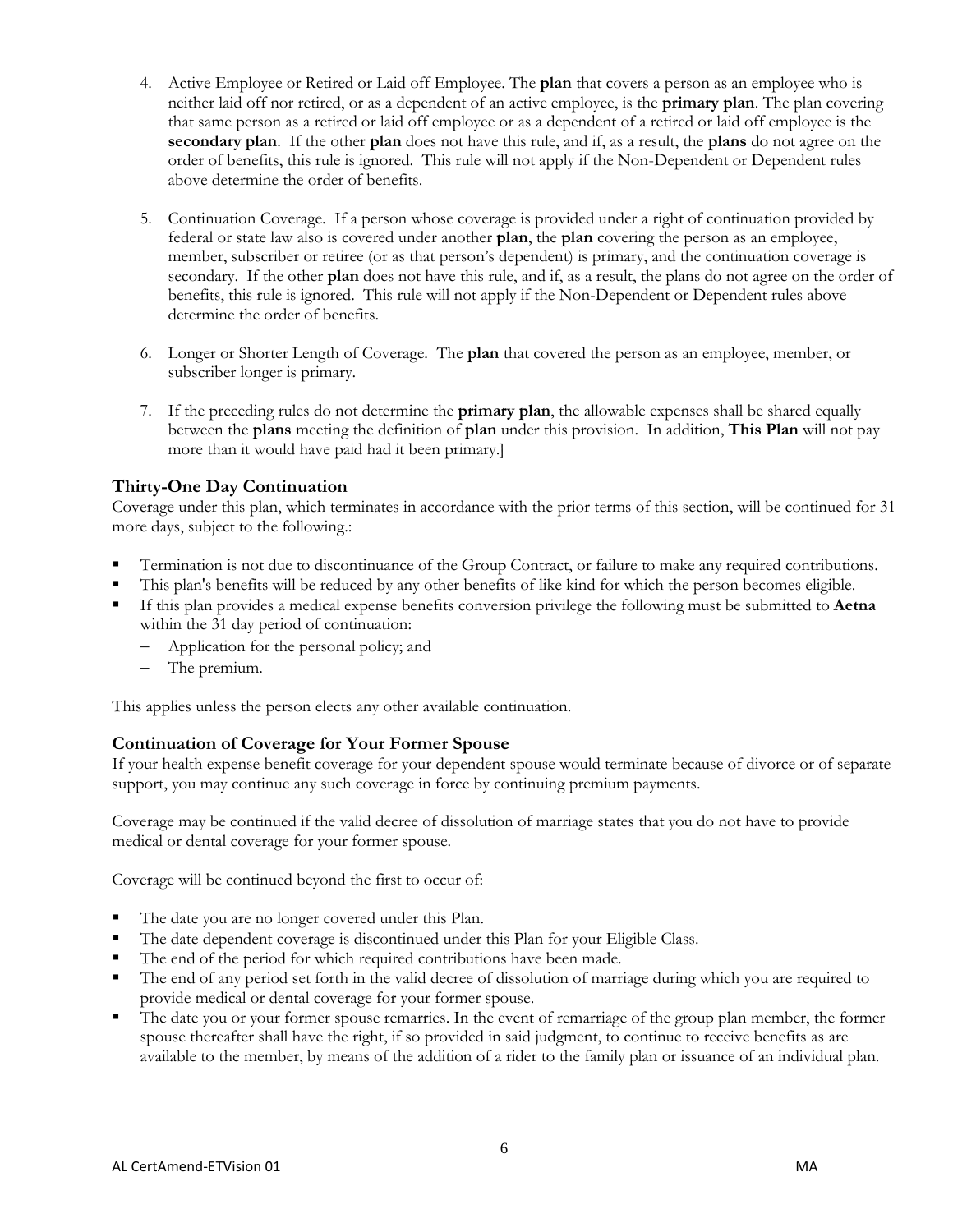Notice of cancellation of coverage of the divorced or separated spouse of a member shall be mailed to the divorced or separated spouse at their last known address together with notice of the right to reinstate coverage retroactively to the date of cancellation.

#### **Continuation of Coverage: Employment Ceases**

If your employment terminates due to involuntary lay-off, you may continue Health Expense Coverage (except Dental Expense Coverage) for you and your dependents for 39 weeks. You must request that your coverage continue within 31 days after it would cease due to involuntary lay-off.

Coverage will cease before the end of the 39 weeks on the first to occur of:

- The date you are eligible for coverage under another group plan.
- The date you fail to make any contribution needed.
- The date Health Expense Coverage discontinues for employees of your former employer.
- The end of a period equal to the length of time you were last insured.

Coverage for a dependent will cease earlier when the person:

- Ceases to be a defined dependent.
- Becomes eligible for other coverage under the Group Policy.

#### **Continuation of Coverage: Plant Closing**

If your employment terminated due to a plant closing or partial closing, you may continue Health Expense Coverage, except Dental Expense Coverage for you and your dependents for 90 days. You must request that your coverage continue within 31 days after it would cease due to a plant closing or partial closing.

Coverage will cease before the end of the 90 days on the first of:

- The date you are eligible for coverage under another group plan.
- The date you fail to make any contribution needed.

Coverage for a dependent will cease earlier when the person:

- Ceases to be a defined dependent.
- Becomes eligible for other coverage under the Group Policy.

The following terms are defined by Massachusetts law:

- Plant closing.
- Partial closing.

#### **Continuation of Coverage for Your Dependents After Your Death**

If you die while covered under any part of this plan, any Health Expense Coverage then in force for your dependents will be continued if:

- Your coverage is not then being continued after your employment has stopped due to involuntary lay-off.
- Such coverage is requested within 31 days after your death.
- Premium payments are made for the coverage.